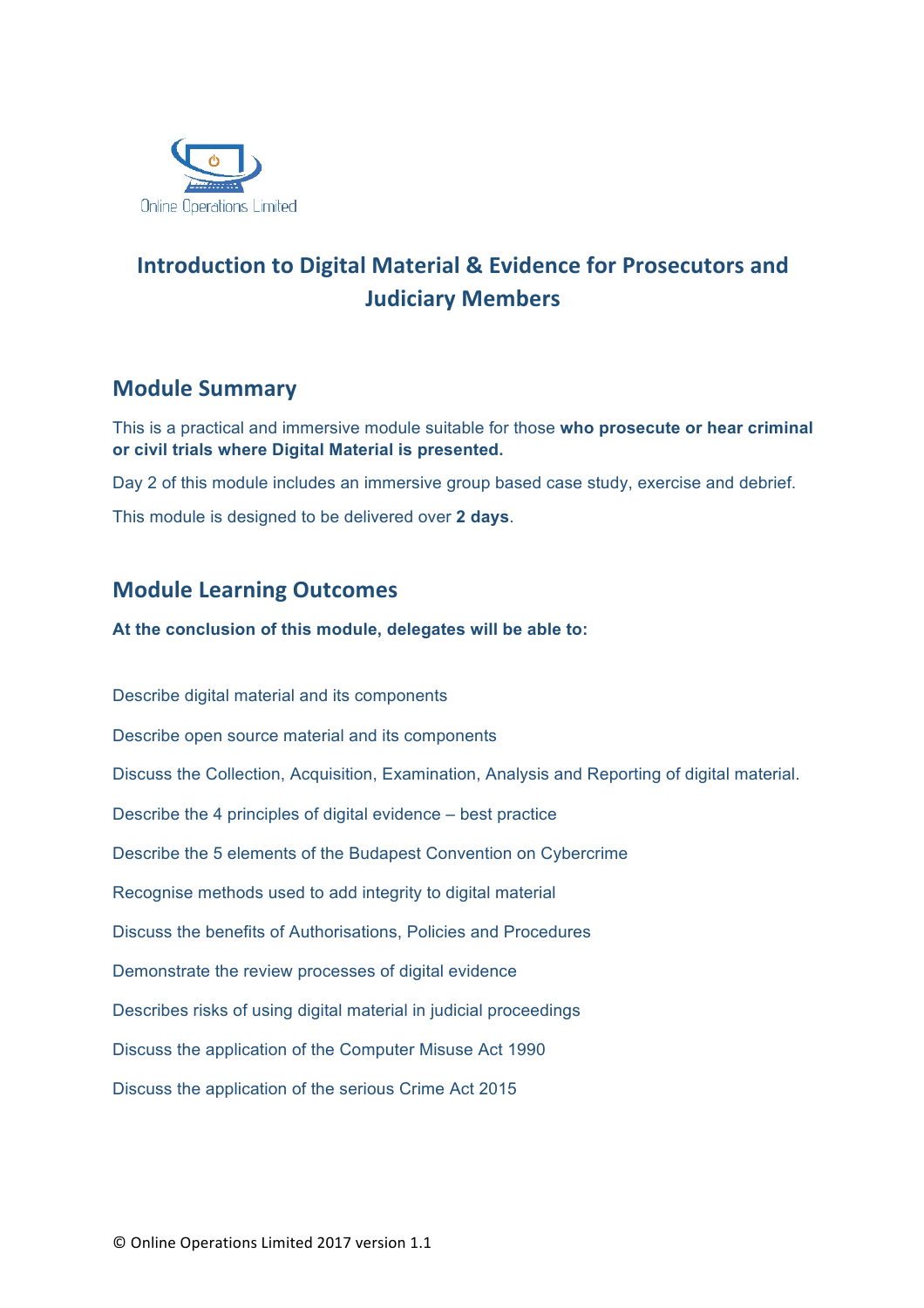| 0900-1000                                                | 1000-1100                                                  | 1130-1230                                      | 1330-1500                                                                    | 1530-1630                                                             |
|----------------------------------------------------------|------------------------------------------------------------|------------------------------------------------|------------------------------------------------------------------------------|-----------------------------------------------------------------------|
| Welcome and<br><b>Introductions</b><br>1.0               | What is Digital<br>Material?<br>1.1                        | <b>What is Open Source</b><br>Material?<br>1.2 | <b>How Digital Material is</b><br>obtained?<br>1.3                           | <b>Digital Evidence Best</b><br>Practice<br>1.4                       |
| Providing Integrity to<br><b>Digital Evidence</b><br>2.1 | <b>Risks surrounding</b><br><b>Digital Material</b><br>2.2 | <b>Interactive Case Study</b><br>2.3           | <b>Interactive Case Study</b><br>continued and full<br><b>Debrief</b><br>2.4 | <b>Plenary Session,</b><br><b>Module Review and</b><br>Closure<br>2.5 |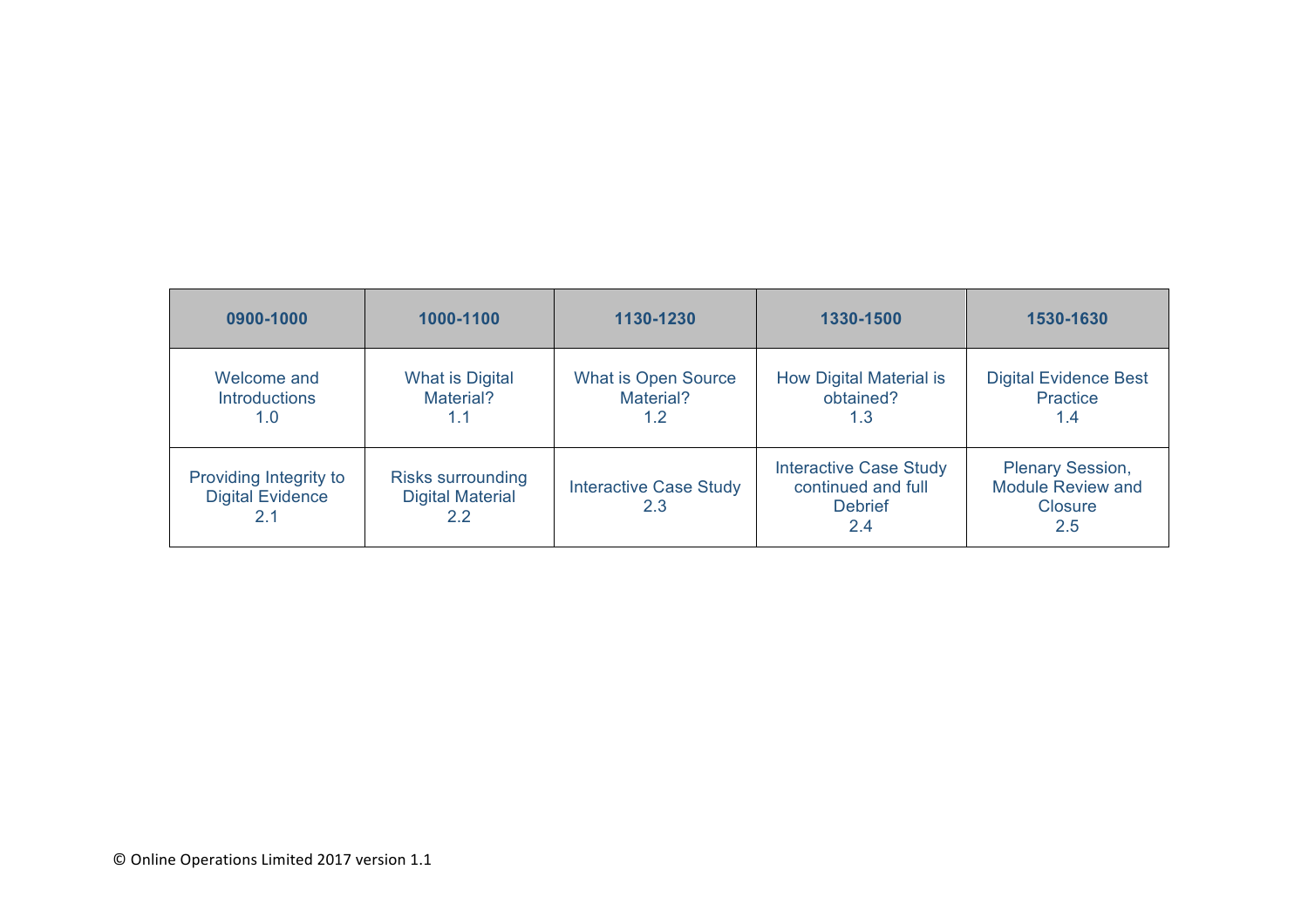## **Module Delivery Sessions**

#### **Module Opening**

- 1.0.1 Health and Safety
- 1.0.2 Module Outline
- 1.0.3 Learning Outcomes and Timetable
- 1.0.4 Introductions

#### **What is Digital Material?**

- 1.1.1 How does Digital Material present itself?
- 1.1.2 Sources of Digital Material
- 1.1.3 Why is Digital Material important in investigations?
- 1.1.4 Challenges of Digital Material
- 1.1.5 Evidence v Intelligence
- 1.1.6 What are investigators taught?

#### **What is Open Source Material?**

- 1.2.1 What does Open Source mean?
- 1.2.2 Where can Open Source material be found?
- 1.2.3 Challenges of Open Source Material
- 1.2.4 What are investigators taught?
- 1.2.5 Equipment considerations

#### **How is Digital Material Obtained?**

- 1.3.1 On scene collection and acquisition
- 1.3.2 Remote collection and acquisition
- 1.3.3 Third party productions
- 1.3.4 What is a forensic image?
- 1.3.5 The ' First responder'
- 1.3.6 Tools and Techniques
- 1.3.7 What are investigators taught?

#### **Digital Evidence – Best Practice**

- 1.4.1 The 4 Principles of Digital Evidence
- 1.4.2 The 5 Principles of the Budapest Convention on Cybercrime
- 1.4.3 Handling of Digital Material the chain of custody
- 1.4.4 The Triage Trap
- 1.4.5 Qualifications, accreditations and experience the balance
- 1.4.6 Revelation and Disclosure issues

#### **Providing Integrity to Digital Evidence**

- 2.1.1 The forensic hashing process
- 2.1.2 Meta data and what it tells us
- 2.1.3 Examination, Analysis and Reporting
- 2.1.4 The chain of custody revisited
- 2.1.5 What are investigators taught?